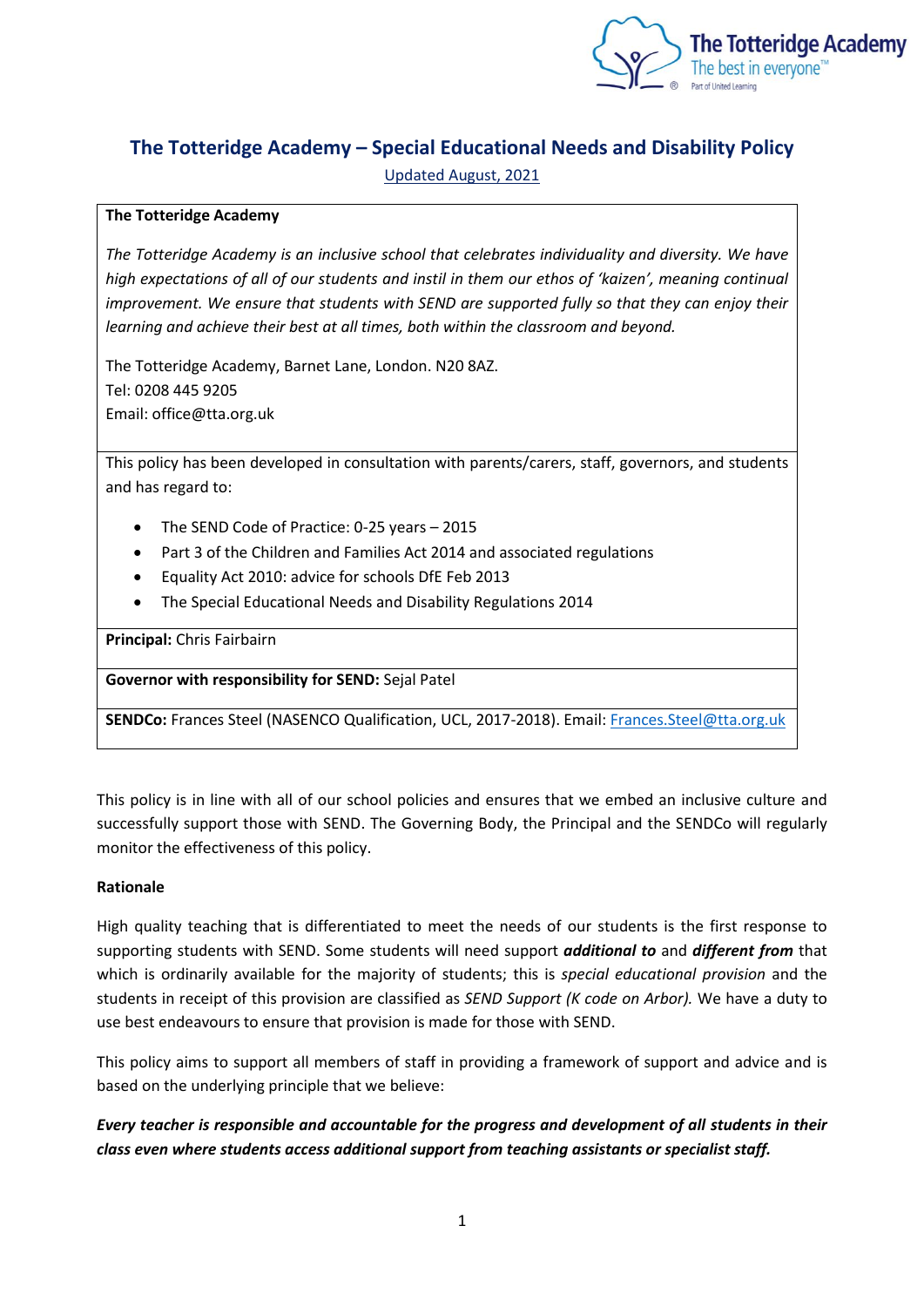

Teaching and supporting students with SEND is therefore a whole school responsibility requiring a whole school response. In order to achieve this we will work in partnership with parents/carers, students, local authorities, specialist providers and other external agencies to meet the individual needs of our students.

The United Learning Trust is committed to ensuring that the necessary provision is made for every pupil within their schools' communities. The Trust celebrates the inclusive nature of their schools and strives to meet the needs of all pupils with a special educational need and/or disability.

All schools will ensure that the necessary provision is made for any pupil who has SEND. We will ensure that all staff are able to identify and provide for these pupils to enable them to partake in all activities in the school in order to reach their full potential.

# **Aims and Objectives**

# **Aim**

To provide an inclusive, stimulating, and safe environment which will enhance the learning of all students and help them achieve their full potential. We work to prepare students for the successful next phase of their education, employment, or training. We aim to raise the aspirations and expectations of all students, especially those with SEND. Furthermore, we aim to make all learning, extra-curricular activities, and every aspect of school life available to those with SEND. Accessibility plans and developments, in line with the [Schedule 10 of the Equality Act 2010,](http://www.legislation.gov.uk/ukpga/2010/15/schedule/10) the Department for Education (DfE) [guidance for schools on the](https://www.gov.uk/government/publications/equality-act-2010-advice-for-schools)  [Equality Act 2010,](https://www.gov.uk/government/publications/equality-act-2010-advice-for-schools) the [Special Educational Needs and Disabilities Regulations](https://www.gov.uk/government/publications/send-code-of-practice-0-to-25) 2014, and the [Special](https://www.gov.uk/government/publications/send-code-of-practice-0-to-25)  [Educational Needs and Disability \(SEND\) Code of Practice:](https://www.gov.uk/government/publications/send-code-of-practice-0-to-25) 0-25years, is outlined in our Accessibility Plan, 2020, on the School Website [\(https://www.thetotteridgeacademy.org.uk/\)](https://www.thetotteridgeacademy.org.uk/).

# **Objectives**

- To identify and provide for students who have special educational needs and regularly assess and review the provision that we offer.
- To use our best endeavours to ensure that a student with SEND gets the support they need.
- To have regard to the statutory guidance provided in the SEND Code of Practice (2015).
- To operate a whole school approach to the management and provision of support for students with special educational needs.
- To implement a graduated approach to meeting the needs of students identified as requiring SEND Support.
- To ensure the SENDCo (Frances Steel) has the relevant training and qualification for the role.
- To provide training, support, and advice for all staff as often as is appropriate and necessary.
- To ensure that all students with SEND are offered full access to a broad, balanced and appropriate mainstream curriculum that sets high expectations for every student.
- To embed TTA's 'Kaizen' philosophy and promote this with all students, especially those with SEND.
- To take the views, wishes and feelings of the young person into account, and involve them as fully as possible in decision making about their own education.
- To work in partnership with parents/carers to enable them to make an active, empowered and informed contribution to their child's education and choices for their future.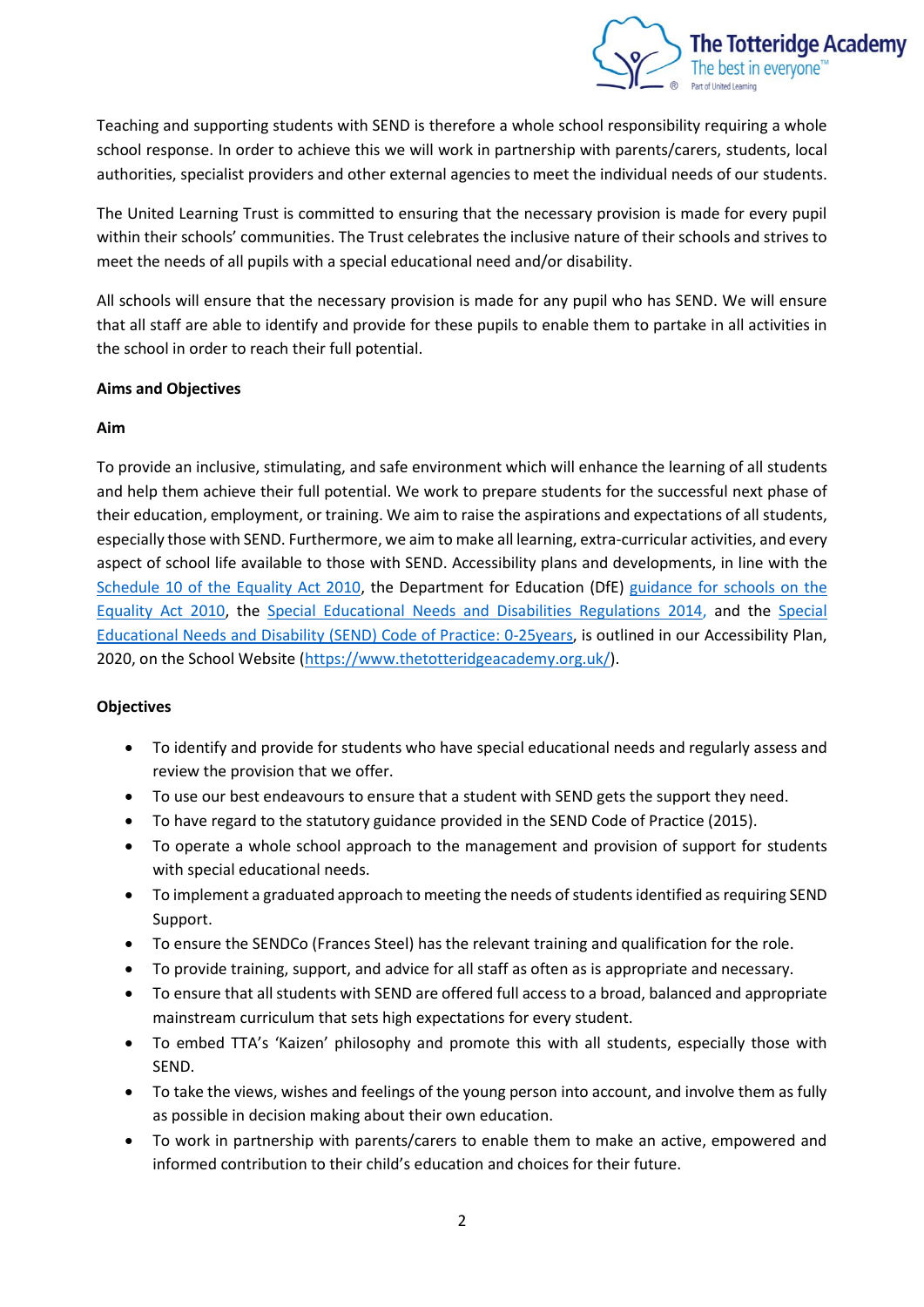

- To work collaboratively with external agencies and specialists including those from Social Care and Health.
- To ensure the Equality Act 2010 duties for students with disabilities are met.
- In conjunction with the Medical Policy, to support students with medical conditions and to have regard for statutory guidance supporting students with medical conditions.
- To have regard to any other guidance issued by the Borough, the Government, and the United Learning Trust.

# **Identifying Special Educational Needs**

The SEND Code of Practice (2015) defines SEND as a child or young person who has a learning difficulty or disability which calls for special educational provision to be made for him or her.

A student has a learning difficulty or disability if he or she:

- Has a significantly greater difficulty in learning than the majority of others of the same age, or
- Has a disability which prevents or hinders him or her from making use of facilities generally available in a mainstream school.

**The SEND Code of Practice (2015)** identifies four key areas of SEND:

- **Communication and Interaction**
- **Cognition and Learning**
- **Social, Emotional and Mental Health**
- **Sensory and/or Physical**

The Totteridge Academy will have regard to the SEND Code of Practice 2015 when carrying out its duties towards all students with SEND and ensure that parents/carers are informed that SEND provision is being made for their child. We identify the needs of the whole student in order to establish what provision is required to meet their primary need, not just by the category in which they are placed. We allocate a Learning Support Assistant to lead in each area of SEND category.

The progress made by all students is regularly monitored and reviewed as part of high quality, differentiated teaching. Where a student is making inadequate progress or falls behind their peers, additional support will be provided under the guidance of the class teacher. This information will be shared with parents as and when appropriate, for example at parents' evening.

Where students continue to make inadequate progress despite support, parental involvement, and high quality teaching, the teacher, Head of Department, and Director of Learning will seek advice from the SENDCo through the TTA Referral Form (available to all staff on the shared drive). The SENDCo will then assess if a student has a significant learning difficulty and agree appropriate support.

Where a student is identified as having SEND, the SENDCo, teacher, and Learning Support Assistants, will take action to support effective learning by removing any barriers and put effective special educational provision in place. They will use **the Graduated Approach** to monitor students' progress, identify outcomes, and evaluate support and provision.

The school will notify the parents that SEND Support is being offered and share with them the provision that is being put in place. This will be reviewed termly in conjunction with the parents and students. When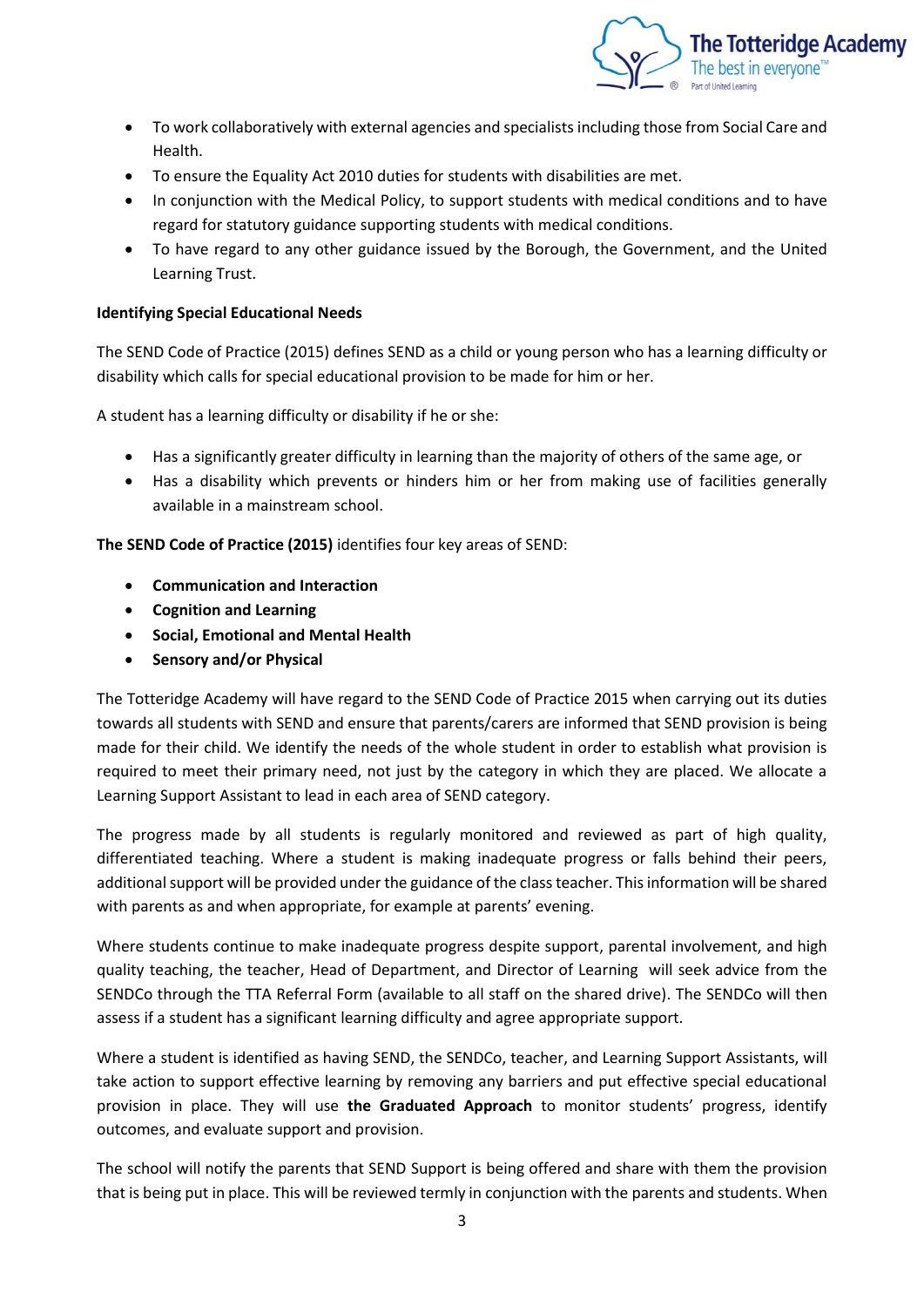

a student has made sufficient progress in their area of need that they no longer require any provision that is different from or additional to that which is normally available as part of high quality and differentiated teaching, they will no longer be seen as requiring SEND Support. At this point, through discussion and agreement with parents/carers the student will be removed from the school's SEND register. Further details outlined here:

# **The Graduated Approach to SEND**

**Assess:** In identifying a pupil as needing SEN support the teachers, working with the SENCO, should carry out a clear analysis of the pupil's needs. This should draw on:

- the teachers' assessments and experience of the pupil, their previous progress and attainment, as well as information gathered from other areas of the school.
- the pupil's development in comparison to their peers and national data should also be considered along with the parent's views and experience, the pupil's views and, if relevant, advice from external support services.

This assessment will be reviewed regularly to ensure support and intervention are matched to need, barriers to learning are identified and overcome so that a clear picture of the interventions put in place and their impact is developed. With some areas of SEN, the most reliable method of developing a more accurate picture of need will be the way in which the pupil responds to an intervention.

**Plan:** Parents/carers, with their child, will meet with the Director of Learning and the SENCO to decide on the interventions and support to be put in place as well as the expected impact on progress and development. A clear plan will be produced. The date for review will depend on the level of need present but will be a least once per term.

The plan will clearly identify the areas of needs, the desired outcomes, the support and resources provided, including any teaching strategies or approaches that are required and when the review will take place. A copy of the plan will be given to parents/carers and the child if appropriate.

The support and intervention provided will be selected to meet the outcomes identified for the pupil, based on reliable evidence of effectiveness and will be provided by staff with appropriate skills and knowledge.

**Do:** The class teachers remain responsible for working with the pupil on a daily basis and will work closely with any teaching assistants or specialist staff involved, to plan and assess the impact of support and interventions and how they can be linked to classroom teaching.

The SENCO and Inclusion Team will support the class teacher in the further assessment of the pupil's needs, in problem solving and advising on the effective implementation of support.

**Review:** The review will take place on the date previously agreed. This review will evaluate the impact and quality of the support and interventions and include the views of the pupil and their parents/carers.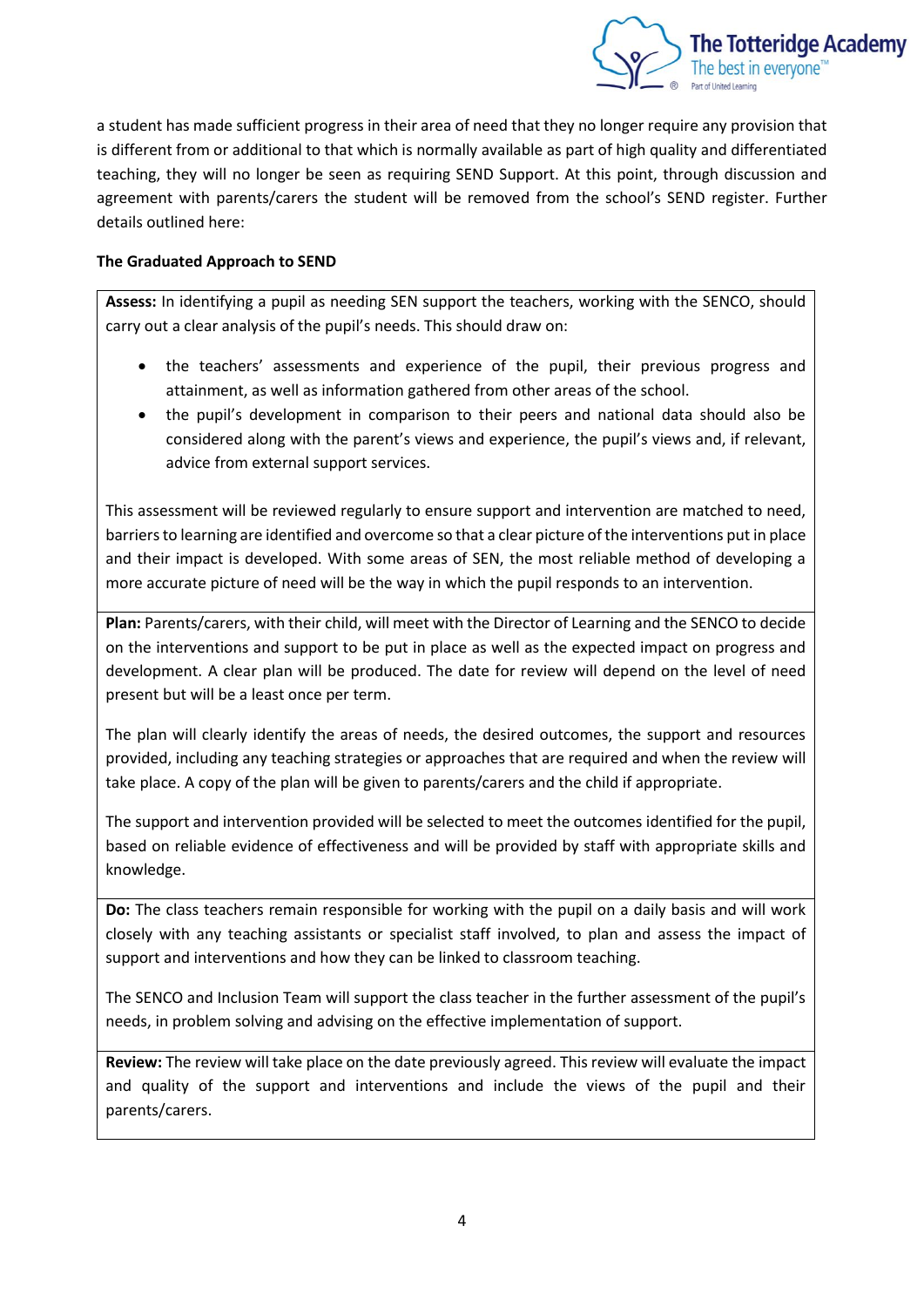

Parents/carers will be given information about the impact of the support and interventions provided, enabling them to be involved with planning the next steps. Where appropriate other agencies will be asked to contribute to this review.

This review will feedback into the analysis of the pupil's needs, then the class teacher, working with the SENCO, will revise the support in light of the pupil's progress and development, with decisions on any changes made in consultation with the parents/carers and the pupil.

Where there is a sustained period of insufficient or no progress, the school may decide to gain involvement and advice from a specialist or external agency. The school will consult with parents/carers before involving a specialist or external agency.

When a pupil has made sufficient progress in their area of need that they no longer require any provision that is different from or additional to that which is normally available as part of high quality and differentiated teaching they will no longer be seen as requiring SEN Support. At this point, through discussion and agreement with parents/carers the pupil will be removed from the school's SEN register.

# **SEND Provision at The Totteridge Academy**

The provision offered to students requiring SEND Support will differ from student to student. They may include:

- Individual Achievement Plan and Personalised Targets set on Target Tracker
- Key information and support strategies in Classport folders for Quality First Teaching
- Intervention and Achievement Programme
- Futures Plus (extra qualifications including: Prince's Trust Awards and Entry Level Maths certificates)
- Place2Be counselling and therapy, and Cognitive Behavioural Therapy
- Qualifications, on the School Farm
- Group/1:1 intervention, Forest School, Animal Welfare, Horticulture GROW School Farm
- Literacy Target Group/1:1 Literacy support
- 1:1 and small group evidence-based intervention with Inclusion team
- Additional support from another adult within the classroom
- Social Skills sessions (morning drop-in, social stories, reading for meaning, games club)
- Team Around the Child Meetings (meetings with all teachers and LSAs of students of concern to share insight, strategies, and action plans moving forward)
- Termly SEND Parent Forums
- Different materials, resources or equipment, use of alternative technologies, touch-typing
- Adapted timetable
- Peer Mentoring and Reading Buddy Scheme
- Personal care support and personalised evacuation plans
- Targeted and inclusive range of extra-curricular activities
- Dyslexia screener and specific needs screener (Lucid)
- Timeout and Toilet pass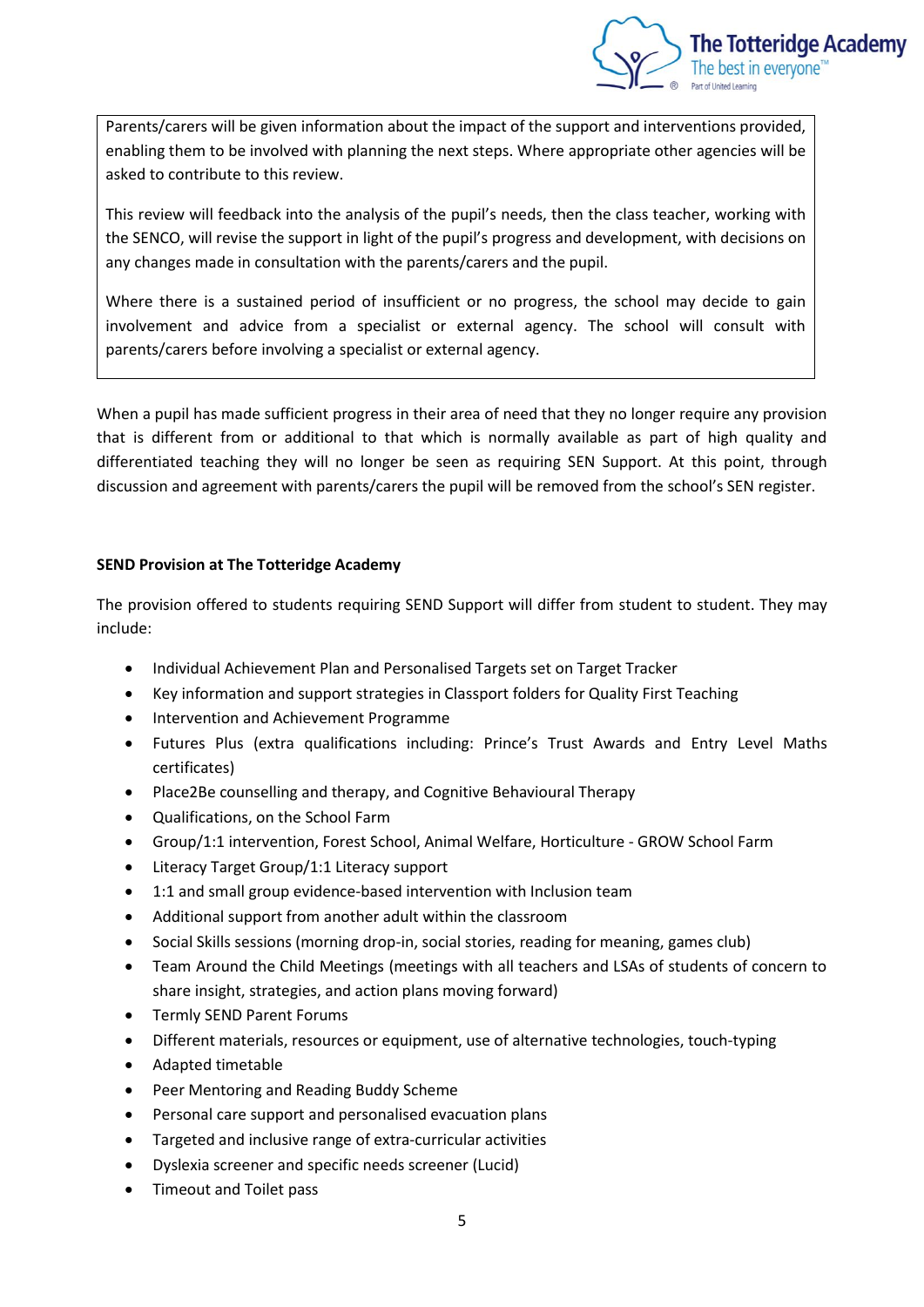

- Daily Homework Club before and after school
- Breakfast and Lunchtime Club with SENDCo
- Equine Therapy Prince's Trust Award
- Dog Therapy with our certified school dog: Peggy
- Robust and embedded Access Arrangements as students' normal way of working
- Step-Up Literacy lessons and Reading lessons for Literacy catch-up
- Spellzone login and intervention to support with vocabulary and spelling
- Additional LSA support in tutor time to review and plan each day
- Target tracker with: Area of need, related target, support strategies that the students find helpful, record of intervention, and video of the student sharing their target and how staff can support

#### **Statutory Assessment of Needs (Education, Health, and Care Plan)**

A small number of students whose needs are complex and long term, may require a greater level of support than the school can provide from its own resources. For these students all the evidence from the graduated approach process will be gathered and a request made to the local authority to conduct an Education, Health and Care Needs Assessment. This may result in an Education, Health and Care Plan being provided. The Totteridge Academy will follow the local authority's guidance for this process and involve parents/carers and the child from the beginning. More details for Barnet's EHCP Process can be found here:<https://www.barnet.gov.uk/wwc-home/practitioner-guidance/special-educational-needs.html>

There is also detailed information within the Local Offer of support from Barnet SENDIASS: [https://www.barnet.gov.uk/citizen-home/children-young-people-and-families/parental-support/barnet](https://www.barnet.gov.uk/citizen-home/children-young-people-and-families/parental-support/barnet-send-information-advice-and-support-service/barnet-sendiass-groups.html)[send-information-advice-and-support-service/barnet-sendiass-groups.html](https://www.barnet.gov.uk/citizen-home/children-young-people-and-families/parental-support/barnet-send-information-advice-and-support-service/barnet-sendiass-groups.html)

### **Monitoring and Evaluation of SEND**

Regular monitoring of the quality of provision for all students, including those students with SEND, follows the school's assessment and monitoring calendar. In addition, the cycle of Assess, Plan, Do and Review ensures that students with SEND have their individual provision reviewed regularly, at least termly. Those with EHCPs will have their Annual Reviews with parents, the SENDCo, and any other relevant professional; all teachers will feed into this and student voice will be at the forefront of the meeting. Additional training, advice and support will be provided to teaching staff where necessary in order to facilitate student progress and to meet student needs.

### **Supporting Students and Families**

We value and accept the positive role and contribution parents/carers make. We make every effort to work in full co-operation with them, recognising and respecting their roles and responsibilities. Parents/carers are encouraged to work with the school and other professionals to ensure that their child's needs are identified properly and met as early as possible.

In order that they play an active part in their child's development, the school endeavours to provide parents/carers with the relevant information so they can reinforce learning in the home. When a child is in care, the carers are accorded the same rights and responsibilities as parents. The school has both an appointed member of staff and a governor for Looked after Children.

At The Totteridge Academy we endeavour to support parents/carers so that they are able to: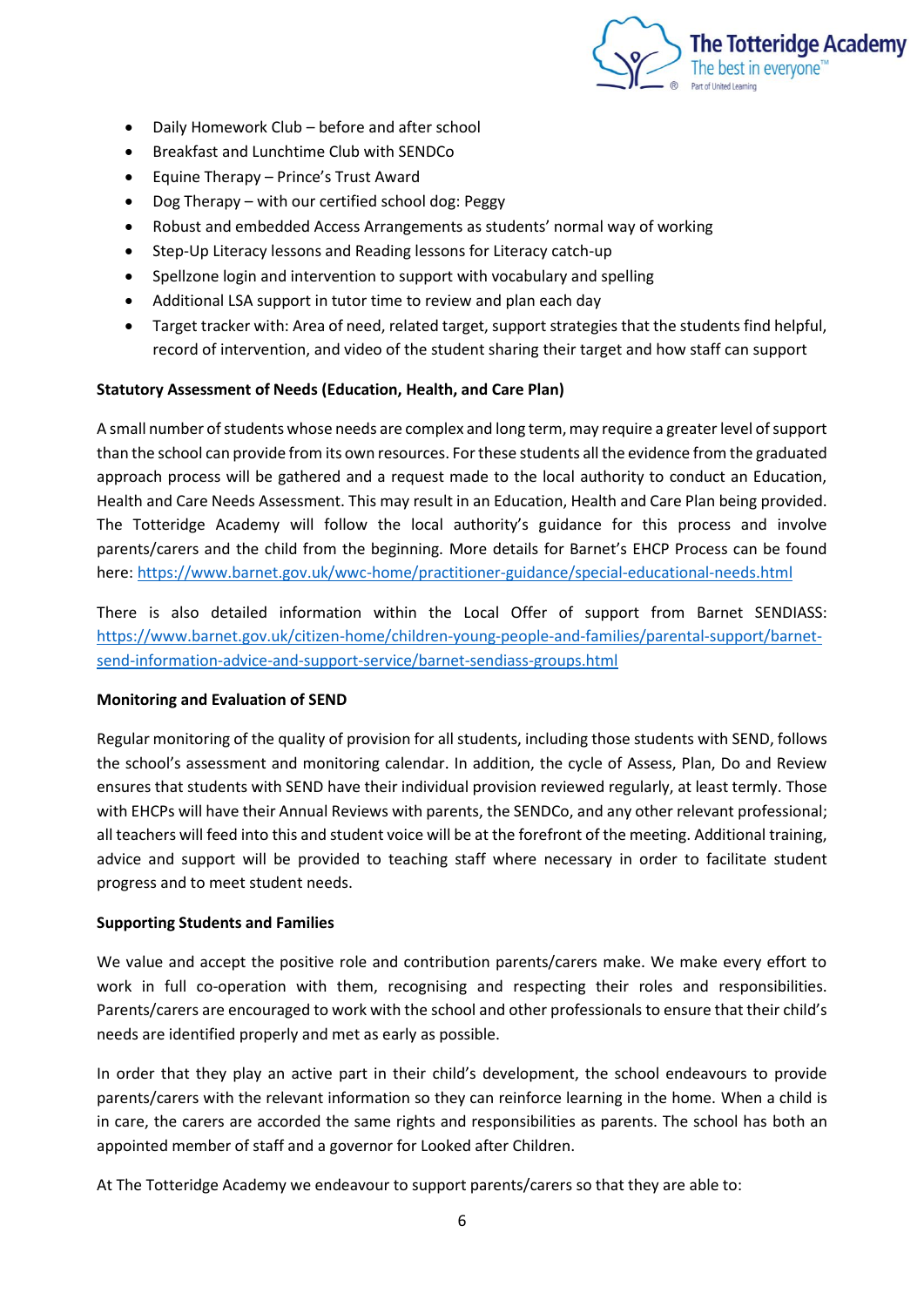

- Feel fully supported and taken seriously should they raise a concern about their child.
- Recognise and fulfil their responsibilities and play an active and valued role in their child's education.
- Understand procedures and documentation.
- Make their views known about how their child is educated.
- Have access to information, advice and support during assessment and any related decisionmaking process about special educational provision.
- Come in to school to discuss their child with the SENDCo.
- Attend termly Parent Forums run by the SENDCo so that parents/carers can meet the SENDCo, hear updates on SEND provision at school, share their views and give feedback, and meet other parents.

**More information about the support offered to parents/carers from our local authority can be found within their Local Offer here**: [https://www.barnet.gov.uk/citizen-home/children-young-people-and](https://www.barnet.gov.uk/citizen-home/children-young-people-and-families/the-local-offer-and-special-educational-needs.html)[families/the-local-offer-and-special-educational-needs.html](https://www.barnet.gov.uk/citizen-home/children-young-people-and-families/the-local-offer-and-special-educational-needs.html)

### **Children in Care**

When a child is in care, the carers are accorded the same rights and responsibilities as parents. The school has both an appointed member of staff and a governor for Looked after Children.

#### **Pupil Voice**

We hold the views of pupils highly and recognise the importance of gaining genuine pupil views in promoting the best pupil outcomes. Pupils are able to share their views in a number of different ways (appropriate to age and ability).

These views are welcome at any time but are specifically sought as part of their annual review, as part of our student surveys, parent and student meetings, at the SEND Parent Forum (where students are welcome) and at the any targeted intervention meetings. We ask all pupils to contribute to the setting of their own targets by choosing their termly targets on the target tracker and sharing these in a video shared with staff. The video is to enable pupils to share their target, as well as strategies that teachers use, which they find helpful for the learning.

#### **Partnership with External Agencies**

The School is supported by a wide range of different agencies and teams. The school's SEN Information report details which agencies the school has worked with in the last 12 months. This report can be found on the school website and is up-dated annually.

#### **Roles and Responsibilities**

Provision for pupils with special educational needs is a matter for the school as a whole. In addition to the Governing Body, Head Teacher and SENCO, all members of staff have important responsibilities.

### **Governing Body:**

The Governing Body endeavours to follow the guidelines as laid down in the SEND Code of Practice (2015) to: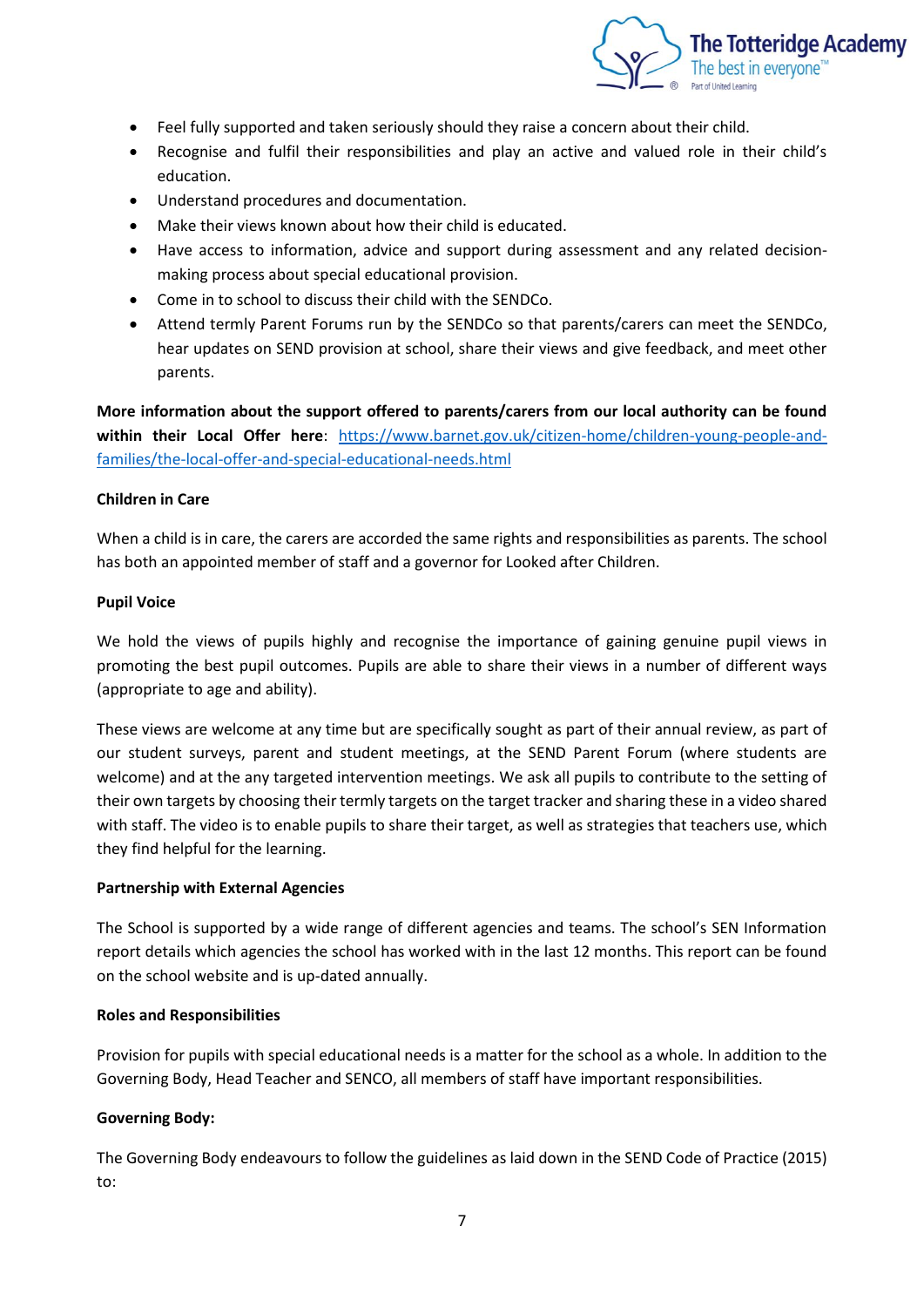

- Use their best endeavours to make sure that a student with SEND gets the support they need this means doing everything they can to meet children and young people's Special Educational Needs.
- Ensure that children and young people with SEND engage in the activities of the school alongside students who do not have SEND.
- Designate a teacher to be responsible for co-ordinating SEND provision (the SENDCo).
- Inform parents/carers when they are making special educational provision for a child.
- Prepare a SEND information report and their arrangements for the admission of disabled children, the steps being taken to prevent disabled children from being treated less favourably than others, the facilities provided to enable access to the school for disabled children, and their accessibility plan showing how they plan to improve access progressively over time.

# **The Principal**

The Principal has responsibility for the day-to-day management of all aspects of the school's work, including provision for students with special educational needs. The Principal will keep the Governing Body fully informed on Special Educational Needs issues. The Principal will work closely with the SENDCo and the Governor with responsibility for SEND.

In collaboration with the Principal and Governing Body, the SENDCo determines the strategic development of the SEND policy and provision with the ultimate aim of raising the achievement of Students with SEND.

# **The SENDCo**

The SENDCo takes day-to-day responsibility for the operation of the SEND policy and co-ordinates the provision for individual students, working closely with staff, parents/carers and external agencies. The SENDCo provides relevant professional guidance to colleagues with the aim of securing high-quality teaching for students with special educational needs.

Through analysis and assessment of students' needs, and by monitoring the quality of teaching and standards of students' achievements and target setting, the SENDCo develops effective ways of overcoming barriers to learning, ensuring progress, and sustaining effective teaching.

The SENDCo liaises and collaborates with class teachers so that learning for all children is given equal priority.

The principal responsibilities for the SENDCo include:

- Overseeing the day-to-day operation of the SEND policy.
- Co-ordinating provision for SEND students and reporting on progress.
- Advising on the graduated approach to providing SEND support Assess, Plan, Do, Review.
- Advising on the deployment of the school's delegated budget and other resources to meet students' needs effectively.
- Monitoring relevant SEND CPD for all staff.
- Managing the Inclusion team.
- Overseeing the records of all students with special educational needs and ensuring they are up to date.
- Liaising with parents/carers of children with special educational needs.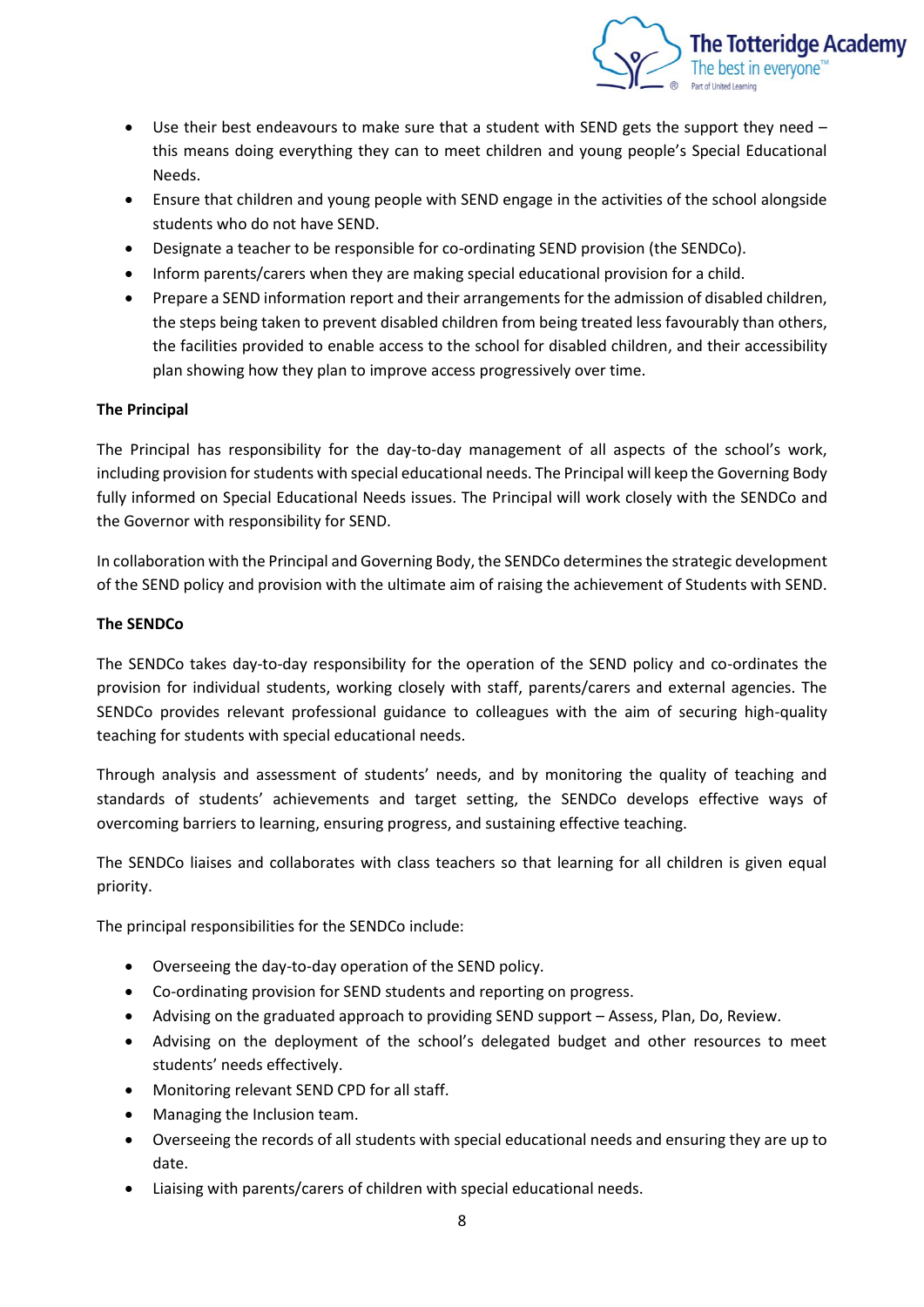

- Contributing to the in-service training of staff.
- Being a point of contact with external agencies, especially the local authority and its support services.
- Liaising with early years' providers, other schools, educational psychologists, health and social care professionals and independent or voluntary bodies.
- Liaising with potential next providers of education to ensure a student and their parents/carers are informed about options and a smooth transition is planned.
- Monitoring the impact of interventions provided for students with SEND.
- Leading on the development of high quality SEND provision as an integral part of the school improvement plan.
- Working with the Principal and the school Governors to ensure that the school meets its responsibilities under the Equality Act (2010) with regard to reasonable adjustments and access arrangements.

# **All Teaching and Non-Teaching Staff**

- All staff are aware of the school's SEND policy and the procedures for identifying, assessing and making provision for students with special educational needs.
- All teachers are fully involved in providing high quality teaching, differentiated for individual students. This includes reviewing and, where necessary, improving, their understanding of strategies to identify and support vulnerable students and their knowledge of all SEND needs.
- All teachers are responsible for the progress and development of all students including those with SEND.
- All teachers are responsible for setting suitable learning challenges and facilitating effective special educational provision in response to students' diverse needs in order to remove potential barriers to learning. This process should include working with the SENDCo to carry out a clear analysis of student needs, drawing on the teacher's assessment and experience of the student as well as previous progress and attainment
- All teachers will ensure that any student on SEND Support is provided with the required support as outlined in the graduated approach plan and clearly identifies this provision on their class lesson plans for every lesson
- Learning Support Assistants will liaise with the teachers and SENDCo on planning, on student response, and on progress in order to contribute effectively to the graduated response.
- Learning Support Assistant use whole-school teaching and learning policies and strategies to support students' learning
- All teachers and Learning Support Assistants will undergo relevant and regular training.

### **Training and Development**

Training needs are identified in response to the needs of all students. We have a number of staff with specific training in the areas of SEND. LSAs lead in each of the four areas of SEN and attend and disseminate training in these areas as required. Whole staff training is led by the SENDCo at INSET days each term with key information shared and training on supporting students' needs.

The school offers opportunities for staff to reflect on their practice and to offer peer-to-peer support and guidance. Our 'Kaizen Cards' allow a focus on inclusion and SEND for those who with to develop their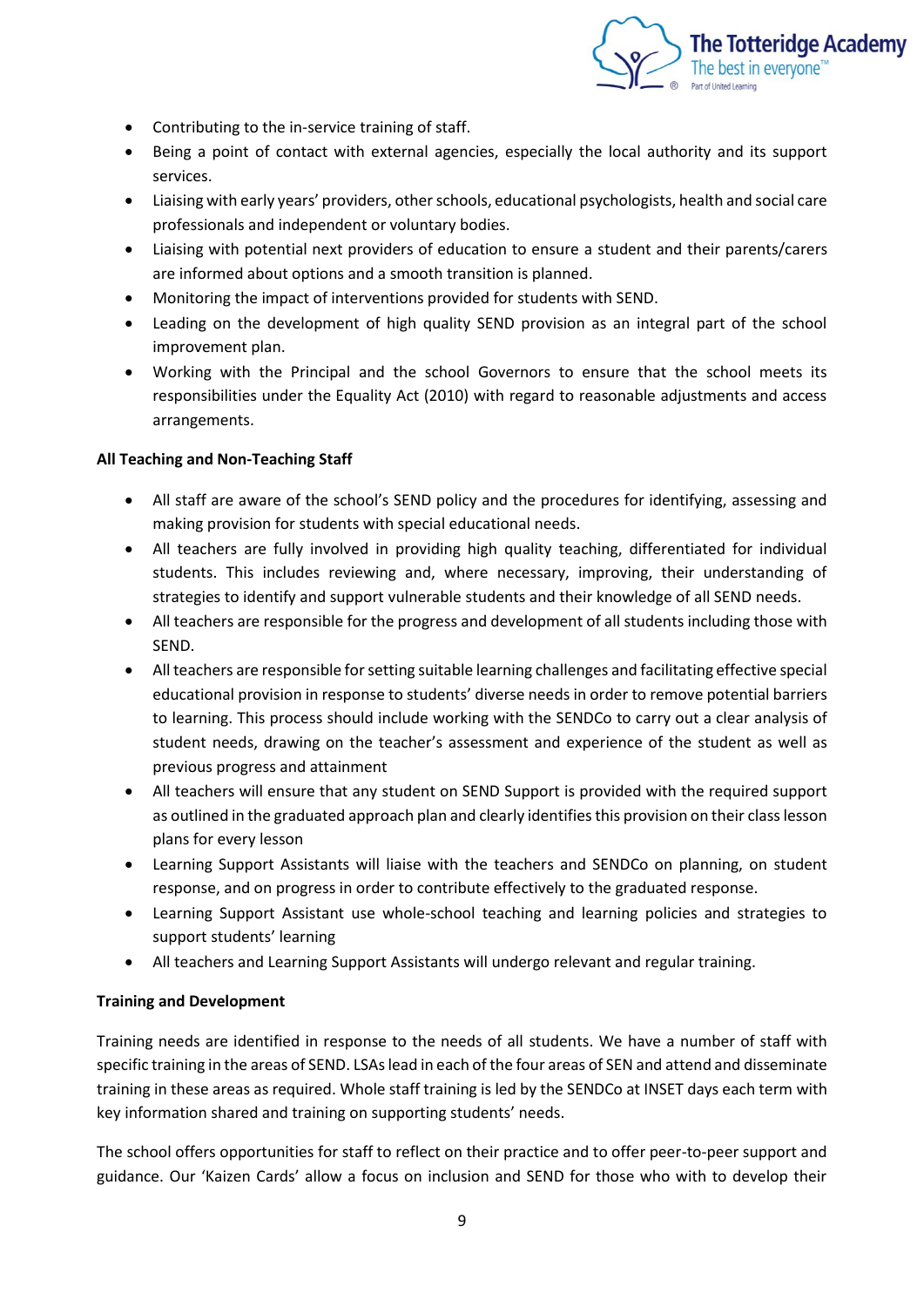

practise. All of the Learning Support Assistants set goals on their 'Kaizen Cards' to develop their skills in supporting students.

We take opportunities for specific training, for example, in speech and language (official training from the Barnet team), Autism, SEND (training for all staff from the United Learning SEND lead, David Bartram), Social, Emotional, and Mental Health (from Place2Be), Sensory and Physical difficulties (from the Barnet specialists), and literacy and numeracy interventions. We also have a team of fully trained counsellors through Place2Be.

# **Funding**

Funding to support the majority of SEND students in mainstream schools is delegated to the school's budget. It is the expectation that schools provide support to their students with SEND from their SEND budget. Where the school is not able to meet the needs of a student from its budget we will seek "top-up" funding from the local authority. Where a student is in receipt of additional funding allocated via an EHC Plan, the school will use its best endeavours to ensure it is spent effectively to meet the needs of the student and to deliver the outcomes as set out in the EHC Plan.

# **Storing and Managing Information**

Student records and SEND information may be shared with staff working closely with SEND students to enable them to better meet the individual student's needs. Student SEND files are kept in a locked filing cabinet and all electronic information is stored on the school system. Teachers are reminded of key information via meetings, briefings, and email. Information is on Arbor as well as the shared drive so that staff can access it. All systems are in line with our Data Policy.

### **Complaints**

In the first instance, parent complaints about the provision or organisation of SEND at The Totteridge Academy are dealt with through the procedures outlined in the School's Complaints Policy.

If there continues to be disagreement with regard to SEND provision the Local Authority should make arrangements that include the appointment of independent persons with a view to avoiding or resolving disagreements between the parents/carers and the school. This includes access to mediation before tribunal. Parents/carers have a right to appeal to a SEND tribunal at any stage.

### **Admissions**

No student will be refused admission to school on the basis of his or her special educational need. In line with the Equality Act 2010 we will not discriminate against disabled children in respect of admissions for a reason related to their disability. We will use our best endeavours to provide effective educational provision.

### **Transition Arrangements**

Support for students with SEND includes the planning and preparation at key transitional phases of education. For students arriving at The Totteridge Academy we have a comprehensive package of transitional support that is put in. This includes:

• Transition days and SEND Transition Day